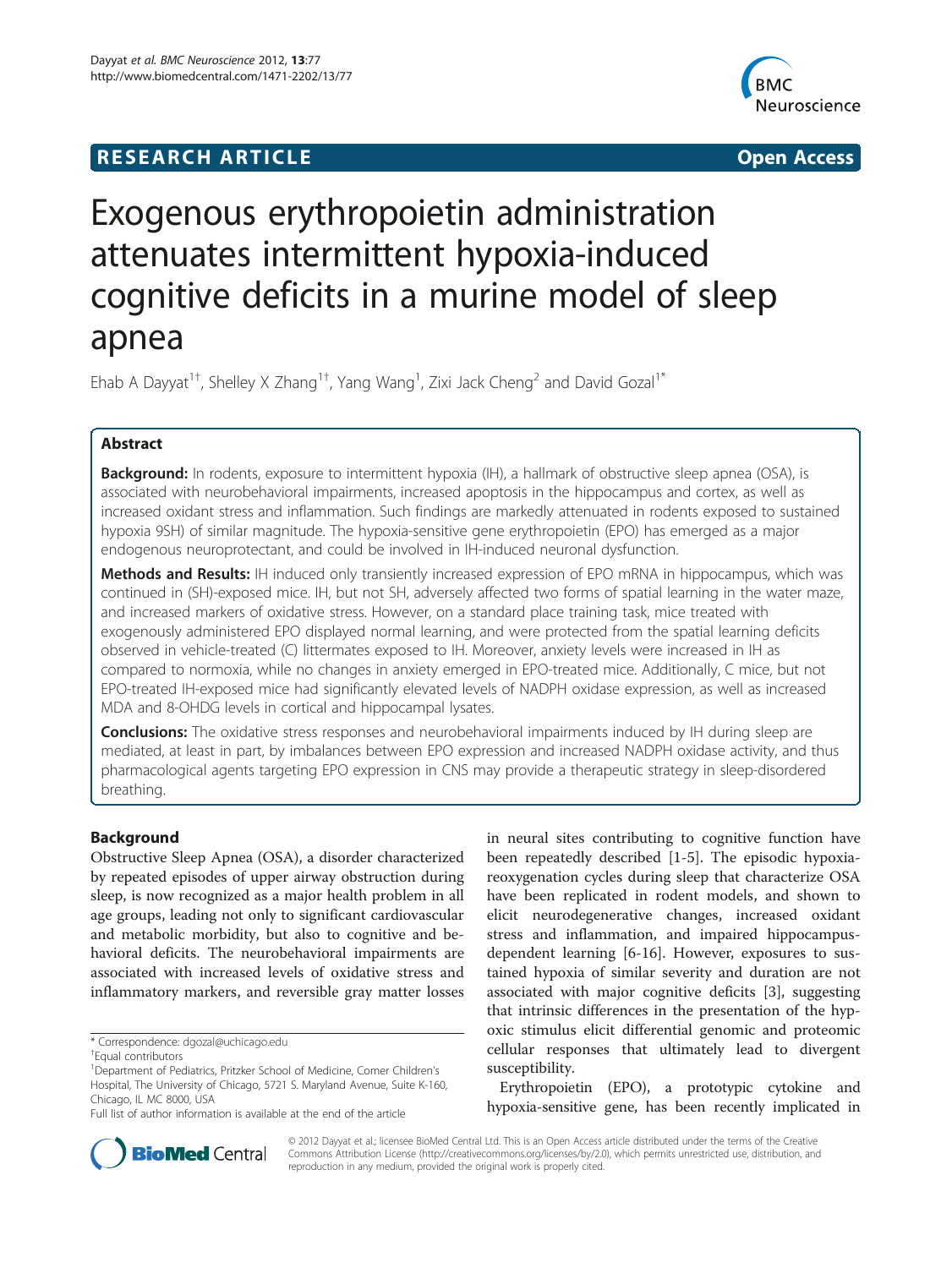affording neuroprotection in conditions such as severe brain hypoxia or ischemia [[1,17](#page-10-0)-[20](#page-10-0)]. However, the time course of EPO expression during IH conditions mimicking OSA has not been specifically examined. We hypothesized that IH would elicit reduced induction of EPO expression when compared to sustained hypoxia conditions, which is not associated with significant deficits in hippocampal long-term potentiation [\[11\]](#page-10-0). Furthermore, we hypothesized that exogenous administration of recombinant human EPO would attenuate IH-induced NADPH oxidase mediated hippocampal oxidative stress injury and cognitive and behavioral deficits. In addition, we also tested the effect of EPO treatment on other behavioral paradigms for anxiety and depression, since such problems are frequently encountered in patients with sleep apnea, as well as with IH-exposures [[21](#page-10-0)].

## **Methods**

## Animals

Male C57BL/6J mice (20–22 grams) were purchased from Jackson Laboratories (Bar Harbor, Maine), housed in a 12 hr light/dark cycle (lights on from 7:00 am to 7:00 pm) at a constant temperature  $(26 \pm 1^{\circ}C)$ . Mice were housed in groups of four in standard clear polycarbonate cages, and were allowed access to food and water ad libitum. All behavioral experiments were performed during the light period (between 9:00 am and 12:30 pm). Mice were randomly assigned to either IH, SH, or room air (RA) exposures. The experimental protocols were approved by the Institutional Animal Use and Care Committee and are in close agreement with the Guide in the Care and Use of Animals. All efforts were made to minimize animal suffering and to reduce the number of animals used.

In a subset of mice, treatment with recombinant human erythropoietin (rhEPO; Roche, Mannheim, Germany) was carried out for the duration of IH exposures and until all behavioral testing was completed. rhEPO was dissolved in 0.1 mol/L phosphate-buffered saline (PBS) containing 0.1% mouse serum albumin (Sigma) at a stock concentration of 2500 IU/mL. EPO-vehicle consisted of PBS containing 0.1% mouse serum albumin. rhEPO was delivered by intraperitoneal (IP) injection at a dose of 5000 IU/kg body weight in a daily fashion. EPO-vehicle was delivered by IP injection with a volume corresponding to that of rhEPO injection. This dosage has been shown to effectively cross the blood brain barrier in rodents [[22-24](#page-10-0)].

## Intermittent and sustained hypoxia exposures

Animals were maintained in 4 identical commerciallydesigned chambers (30"x20"x20"; Oxycycler model A44XO, BioSpherix, Redfield, NY) operated under a 12 hour light–dark cycle (7:00 am-7:00 pm) for 14 days prior to behavioral testing. Oxygen concentration was continuously measured by an  $O_2$  analyzer, and was changed by a computerized system controlling gas outlets, as previously described [\[10](#page-10-0)], such as to generate stable initial oxyhemoglobin nadir values (SaO2) in the 65–72% range for SH, and alternating every 180 seconds with normoxia (SaO2 > 95%) for IH conditions. In addition, time-matched normoxic exposures (RA) were conducted. Ambient temperature was kept at 22–24°C.

## Behavioral testing

The Morris water maze was used to assess spatial reference learning and memory, as well as working memory. The maze protocol is similar to that described by Morris [[25\]](#page-10-0) with modifications for mice. The maze consisted of a white circular pool, 1.4m in diameter and 0.6m in height, filled to a level of 35cm with water maintained at a temperature of 21°C (Morris 1984). Pool water was made opaque by addition of 150 ml of non-toxic white tempera paint. A Plexiglas escape platform (10 cm in diameter) was positioned 1 cm below the water surface and placed at various locations throughout the pool. Extramaze cues surrounding the maze were located at fixed locations, and visible to the mice while in the maze. Maze performance was recorded by a video camera suspended above the maze and interfaced with a video tracking system (HVS Imaging, Hampton, UK).

Briefly, a standard place-training reference memory task was initiated and conducted for 6 days on mice in the water maze following exposures to 14 days of IH, SH, or RA. One day prior to place learning, mice were habituated to the water maze during a free swim. Place learning was then assessed over six consecutive days using a spaced training regimen that has been demonstrated to produce optimal learning in mice [\[26](#page-10-0)]. Each training session consisted of three trials separated by a 10 minute inter-trial interval (ITI). On a given daily session, each mouse was placed into the pool from 1 of 4 quasirandom start points (N, S, E or W) and allowed a maximum of 90 seconds to escape to the platform where the mice were allowed to stay for 15 sec. Mice that failed to escape were led to the platform. The position of the platform remained constant during the trials. 24 h following the final training session, the platform was removed for a probe trial to obtain measures of spatial bias. To assess the performance in the water maze, mean escape latencies and swim distance were analyzed.

#### Reference memory

Retention tests were carried out 14 days after acquisition of the task. In the retention test, performance in a single session (two trials) was assessed, and the mean average performance of the two trials was calculated.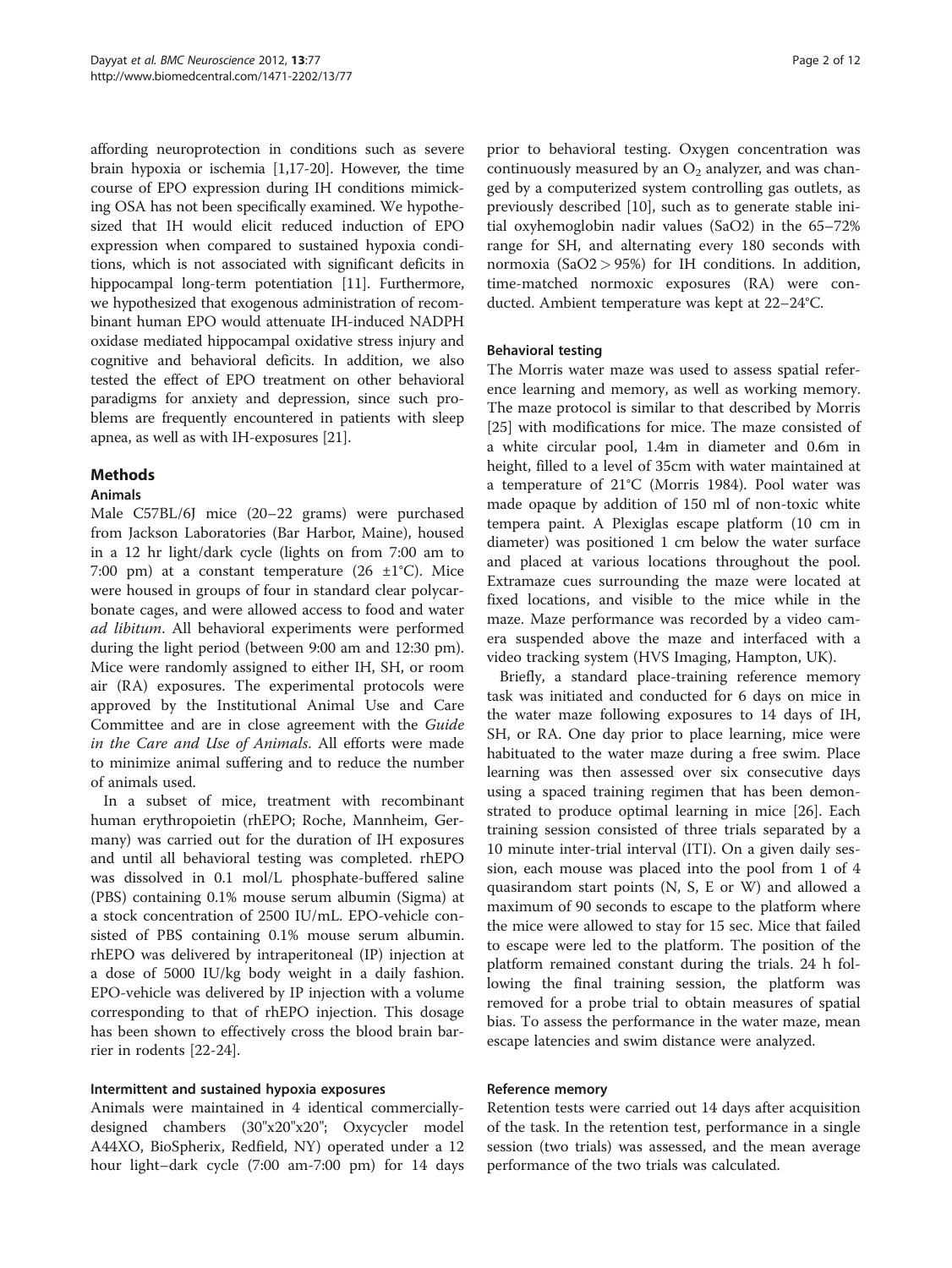#### Elevated plus maze (EPM)

The elevated plus maze (EPM) was used to assess anxiety. The basic measure is the animal preference for dark, enclosed places over bright, exposed places [[27,28](#page-10-0)]. A 60 w light was placed above the apparatus and the test was video taped by an overhead camera. Mice were placed in the center of the maze facing a closed arm, and allowed to explore for 10 min in isolation. Each mouse received one videotaped trial. Mice prefer to enter into closed arms compared to open arms. Time spent in the dark area is viewed as avoidance or anxiety-like behavior. The following parameters were scored: (a) Percent time spent in open and closed arms; (b) number of entries to closed arms; (c) Time spent in the center. An arm entry was defined as the entry of all four feet into either one of the closed arm. Of note, the maze was cleaned with 30% ethanol between trials to remove any odor cues.

#### Forced swimming test (FST)

Briefly, mice were individually forced to swim in an open cylindrical container (diameter 14 cm, height 20 cm), with a depth of 15 cm of water at  $25 \pm 1^{\circ}$ C. The immobility time, defined as the absence of escape-oriented behaviors, was scored during 6 min, as previously described [[29](#page-10-0)-[31](#page-10-0)]. Each mouse was judged to be immobile when it ceased struggling, and remained floating motionless in the water, making only those movements necessary to keep its head above water. The average percentage immobility was calculated by a blinded experimenter.

## Erythropoietin and NADPH oxidase expression

qRT-PCR analysis of EPO, EPO receptor, and p47phox was performed using ABI PRISM 7500 System (Applied Biosystems, Foster City, CA). PCR Primers and Taqman probes for EPO and p47phox were purchased from ABI (Applied Biosystems). Each reaction (25μl) contained 2.5 μl reaction buffer (10x), 6 mM MgCl2, 0.2 μM dNTP, 0.6 μM each primer, 0.25 μl SureStar Taq DNA Polymerase and 2 μl cDNA dilutions. The cycling condition consisted of 1 cycle at 95°C for 10 min and 40 threesegment cycles (95°C for 30 s, 55°C for 60 s and 72°C for 30 s). Standard curves for gene of interest and housekeeping gene (β-actin) were included in each reaction. We found that the mRNA expression of β-actin was stable after IH or SH exposures. Expression values were obtained from the cycle number (Ct value) using the MX4000 software (Stratagene, La Jolla, CA). EPO, P47phox, and β-actin mRNA were performed in triplicates to determine the Ct-diff. These Ct values were averaged and the difference between the β-actin Ct (Avg) and the gene of interest Ct (Avg) was calculated (Ct-diff). The relative expression EPO and p47phox was analyzed using the  $2^{-\Delta\Delta CT}$  method. Quantitative results were expressed as the mean ± standard deviation (SD).

#### Immunohistochemistry

Animals were deeply anesthetized and perfused intracardially with 4% phosphate-buffered paraformaldehyde. Serial sections were cut on a microtome. The free floating sections were incubated with a goat anti-mouse polyclonal EPO antibody(1:200 dilution; LS Biosciences;LS-C128821) and anti-NeuN (1:1000 dilution; Millipore, clone A60). Immunostained sections were further visualized with FITC-conjugated or rhodamine-conjugated 2nd antibody. Sections were initially assessed using a Nikon Ellipse E800 microscope, and subsequently with a confocal microscope (Leica TCS SP5). To present the expression patterns in a complete fashion, a montage of photomicrographs was assembled using Adobe Photoshop 8.0.

#### Lipid peroxidation assay

MDA-586 kits (OxisResearch, Portland OR) were used to measure the relative malondialdehyde (MDA) production, a commonly used indicator of lipid peroxidation [[31\]](#page-10-0), in frontal brain cortex according to the manufacturer's instructions. Briefly, after anesthesia with pentobarbital (50 mg/kg intraperitoneally), mice were perfused with 0.9% saline buffer for 5 minutes and the cortex was dissected, snap frozen in liquid nitrogen, and stored at −80°C until assay the following day. Cortical and hippocampal tissues were homogenized in 20 mM phosphate buffer (pH 7.4) containing 0.5 mM butylated hydroxytoluene to prevent sample oxidation. After protein concentration measurements, equal amounts of proteins (2.0–2.5 mg protein from each sample) were used in triplicate to react with chromogenic reagents at 45°C in 500 μL buffer for 2 hours. The samples were then centrifuged and clear supernatants measured at 586 nm. The level of MDA production was then calculated with the standard curve obtained from the kit according to the manufacturer's instructions.

## 8-hydroxydeoxyguanosine (8-OHDG) tissue levels

Levels of 8-OHDG were measured in frontal brain cortex and hippocampus using a commercially available assay (Cell Biolabs, San Diego, CA). Briefly, cortical samples or 8-OHDG standards were first added to an 8- OHDG/BSA conjugate preabsorbed enzyme immunoassay plate. After a brief incubation, an anti–8-OHDG mAb was added, followed by an horseradish peroxidaseconjugated secondary antibody. The 8-OHDG content in the cortical samples was then determined by comparison with the 8-OHDG standard curve.

## Erythropoietin tissue levels

Tissue concentrations of EPO were measured in duplicate in hippocampal lysates using a commercially available ELISA assay (Quantikine cat #MEP00, R&D Systems, Inc, Minneapolis, MN). This assay was linear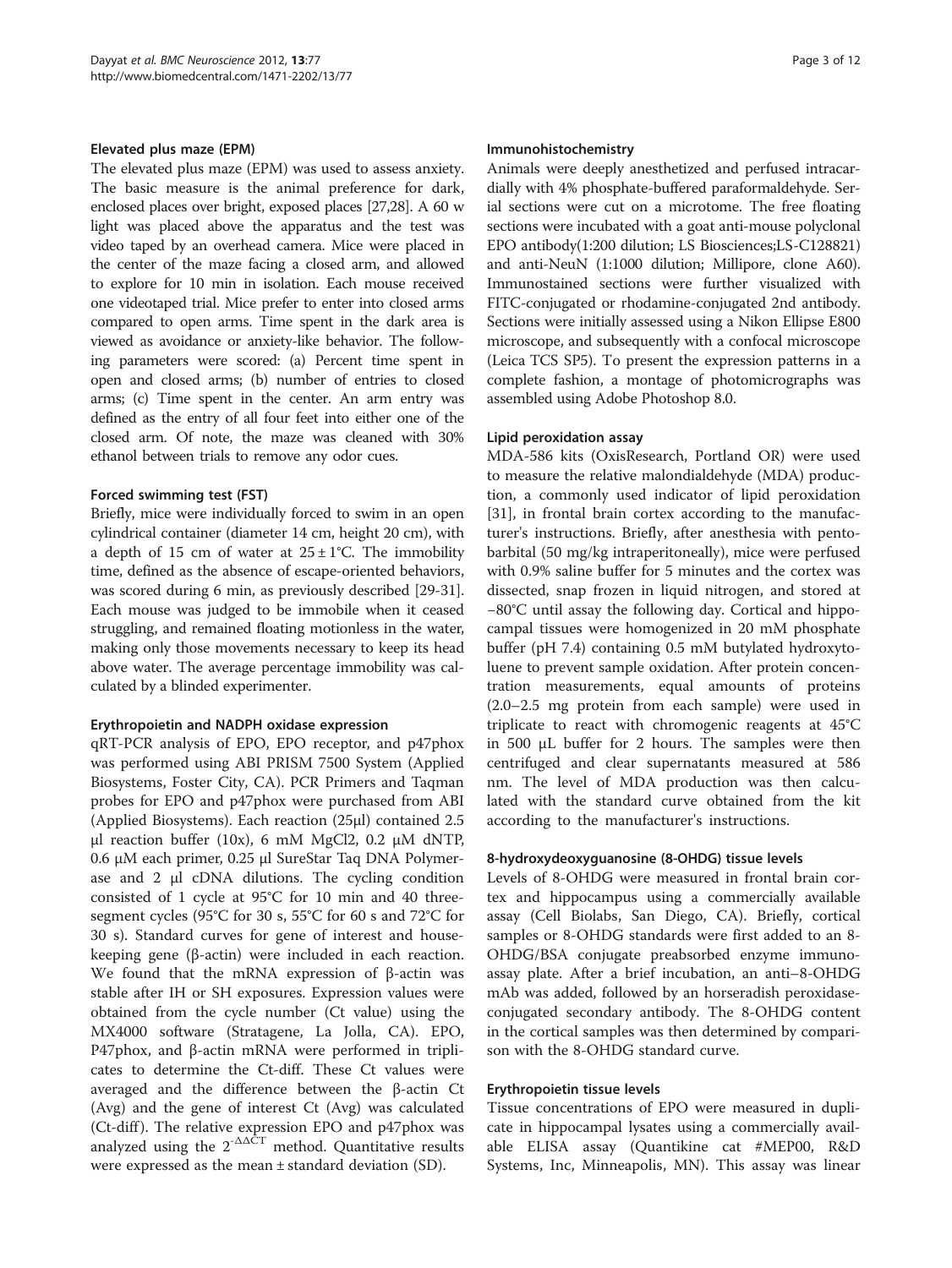between 22–3,000 pg/ml using a standard calibration curve, and the intra- an inter-individual coefficients of variability were 4.6% and 8.4%, respectively.

#### Primary neuronal cell cultures

Cortical neuronal cells were prepared from fetal mouse brain cortex at embryonic stage 14.5 days (E14.5). Manually dissociated brain cortical cells were plated in a Petri dish coated with poly-L-ornithine (0.015g/L) in a culture medium including neurobasal medium (Gibco), Mix B27(Gibco), L-glutamine 250uM, glutaMax 250uM, Antibiotic/Amycotic (Gibco) 1%. Half of the media in the wells were removed and replaced with fresh culture medium every 3 days. After 12 days in culture, primary neuronal cells were used for in vitro IH experiments. Cultured cortical neuronal cells were exposed to normoxia or IH respectively in a computer controlled cell incubator chamber that tightly controls O2 concentrations in the cell culture medium and in the cell culture chambers (Reming Bioinstruments, Redfield, NY). For normoxia treatment, cells were cultured under normal cell culture conditions (37°C, 95% air and 5% CO2 in a humid incubator). For IH or SH treatments, cell were treated with either alternations of 35min-5%O2/5%CO2 balance N2 followed by 25min-21% O2/5%CO2 balance N2 (IH) or exposed to 5%O2/5%CO2 balance N2 (SH) for 72 hrs in the presence or absence of pre-treatment with EPO in culture medium (1,500 pg/ml). Cells were collected, and RNA was isolated and subjected to qRT-PCR analysis for NADPH oxidase p47phox subunit expression, as delineated above.

## Data analysis

To elucidate the nature of interactions between IH, SH, and RA conditions, all data were initially analyzed by one way ANOVA. First, overall statistical significance was determined for the entire training period between the treatment groups. In addition, either two-way repeated measures ANOVA or MANOVA were used to analyze each trial block, followed by post-hoc Tukey tests. Similar statistical approaches were used to compare probe trial, reference memory, EPM and FST. For all comparisons, a p value  $\langle 0.05 \rangle$  was considered to achieve statistical significance.

In all the experimental conditions, the data were divided into 6 blocks (containing 3 trials/day). We used a multivariate MANOVA model (SPSS software 17; Chicago) that included latency, pathlength and swim speed and two between factors: (1) Groups (four levels): RA-C, IH-C, RA-EPO, and IH-EPO (2) Condition (two levels): RA or IH. All  $F$  statistics are reported using Pillai's Trace. The interaction of three different factors, i.e., time, condition and group were determined using this mixed model repeated measures MANOVA.

## Results

#### EPO and NADPH oxidase expression

Cortical tissues from IH-, SH, and RA-exposed mice were subjected to quantitative RT-PCR. Compared to normoxia (RA), EPO expression was increased after 1 day SH and heightened expression levels were sustained throughout the exposures (Figure [1A\)](#page-4-0). However, although a significant, albeit attenuated increase in EPO mRNA occurred with IH, such changes were not sustained (Figure [1A](#page-4-0)). In contrast, p47 subunit of NADPH oxidase (P47phox) expression was increased in IH starting at 3 days and sustained thereafter (Figure [1B\)](#page-4-0), and such changes were not apparent following SH (Figure [1B](#page-4-0)). Although no changes occurred in EPO receptor expression during IH, mild increases in mRNA expression of the EPO receptor emerged after SH at days 7 and 14 of exposures (1.8  $\pm$ 0.4 and 2.1  $\pm$  0.5 fold of normoxic controls, respectively;  $n = 6$ ;  $p < 0.03$ ). Furthermore, EPO treatment in IH-exposed mice resulted in significant in vivo reductions in P47phox expression (Figure [1C](#page-4-0)).

In a parallel study using embrionically derived neuronal primary cells, in vitro IH for 72 hours induced significant increases in P47phox mRNA expression that were not present in SH-exposures (Figure [2](#page-4-0)). Conversely, marked increases in EPO mRNA occurred after SH, but not after IH (Figure [2\)](#page-4-0). Furthermore, addition of EPO at concentrations similar to those found in brain tissue lysates during SH (i.e., 1,500 pg/ml), markedly reduced p47phox gene expression during IH (Figure [2\)](#page-4-0).

EPO immunoreactivity was markedly increased in SH-exposed mice, and seemed to co-localize with both NeuN-positively labeled cells and other cells. However, changes were absent or markedly attenuated in IHexposed mice (Figure [3\)](#page-5-0). To further confirm EPO changes in IH and SH conditions, EPO protein levels were also assayed in hippocampal lysates harvested from mice exposed to IH, SH or normoxic controls  $(n = 8/ex$  perimental group). SH was associated with marked increases in EPO tissue ocncentraitons at at all time points, and such increases, although significant when compared to normoxic conditions, were markedly attenuated in IH exposures (Figure [4\)](#page-5-0). In addition, EPO administration was associated with significant increases in hippocampal EPO tissue ocncentrations (Figure [4](#page-5-0)).

## Effects of IH, SH and EPO on blood hematocrit

Normoxic mice treated with vehicle had mean hematocrits (Hct) of  $34.3 \pm 1.7\%$  as compared to significant increases in Hct among EPO-treated normoxic mice  $(54.5 \pm 3.3\%)$ ; p < 0.001). SH exposures were also associated with significant and robust increases in Hct (53.1 ± 3.7%; p < 0.001 vs. RA). However, IH exposures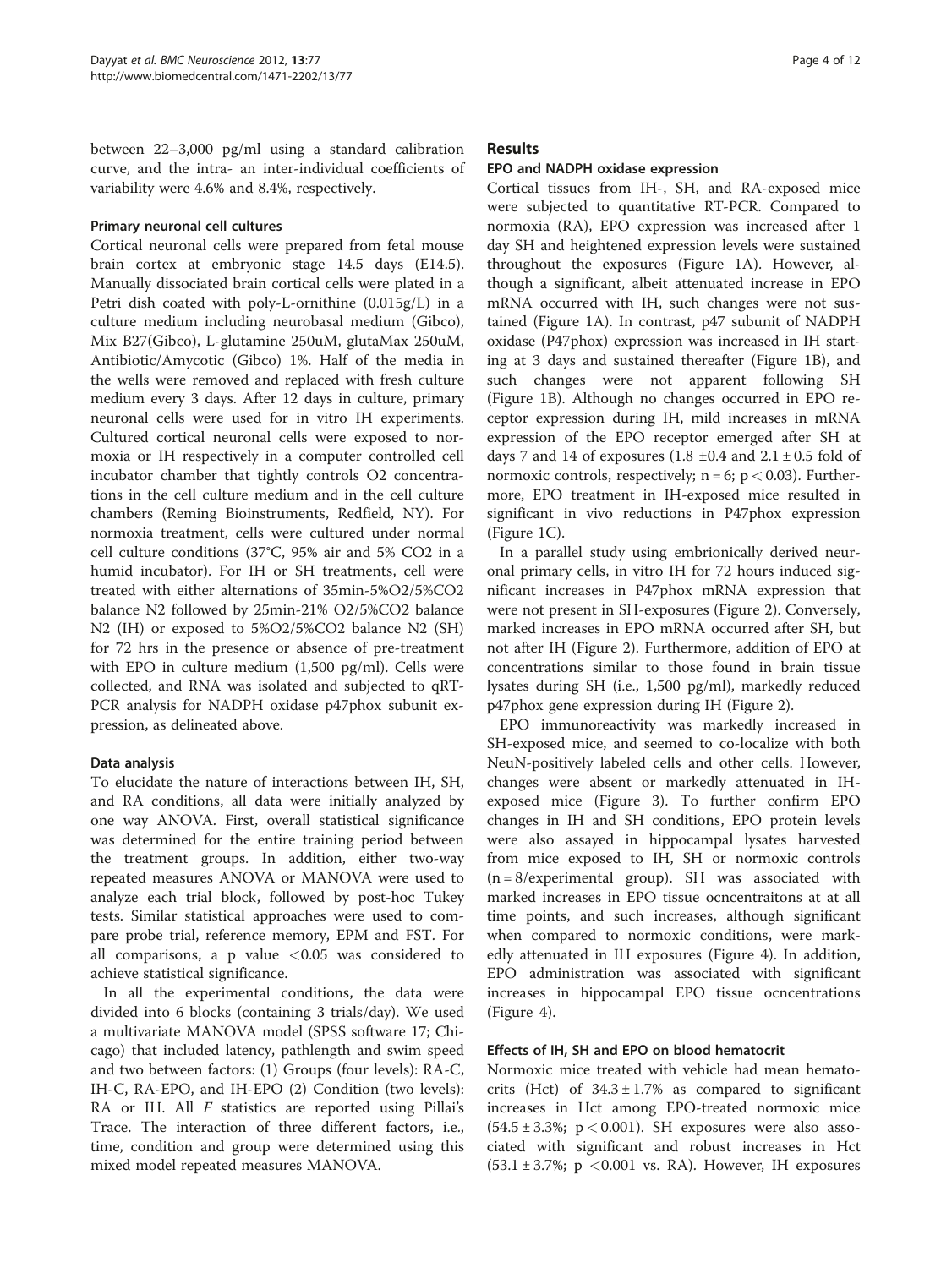<span id="page-4-0"></span>Dayyat et al. BMC Neuroscience 2012, 13:77 **Page 5 of 12** http://www.biomedcentral.com/1471-2202/13/77





coupled with vehicle treatment did not induce significant changes in Hct  $(35.7 \pm 1.3\%)$ ; p  $> 0.05$  vs. RA). Finally, EPO administration in IH-exposed mice induced substantial increases in Hct (56.8  $\pm$  3.1%; p < 0.001 vs. IH + vehicle) that were similar to the effects of EPO in normoxic mice.

## Spatial learning performance

On a standard place discrimination task, wild type mice exposed to 14 days of IH (IH-C) exhibited longer latencies and pathlengths to locate the hidden platform when compared to room air controls RA-C, RA-EPO, and IH-EPO mice exposed to 14 days IH  $(n = 24$  per experimental condition; Figure [5A and B\)](#page-6-0). Overall latency analysis for the entire trial blocks revealed significant changes between the different treatment groups,  $[F_{(3,51)} = 40.22;$  $p < 0.001$ ] and pathlength,  $[F_{(3,51)} = 17.63; p < 0.001]$  indicating that IH adversely affected task performance in vehicle-treated mice. Significant differences in latencies were observed during blocks 2  $[F_{(3,51)} = 5.16; p < 0.01]$ , 3  $[F_{(3,51)} = 12.43; p < 0.001]$ , 4  $[F_{(3,51)} = 5.04; p < 0.01]$ , 5  $[F_{(3,51)} = 10.22; p < 0.001]$  and 6  $[F_{(3,51)} = 7.67; p < 0.001]$ . There were no significant differences in block 1.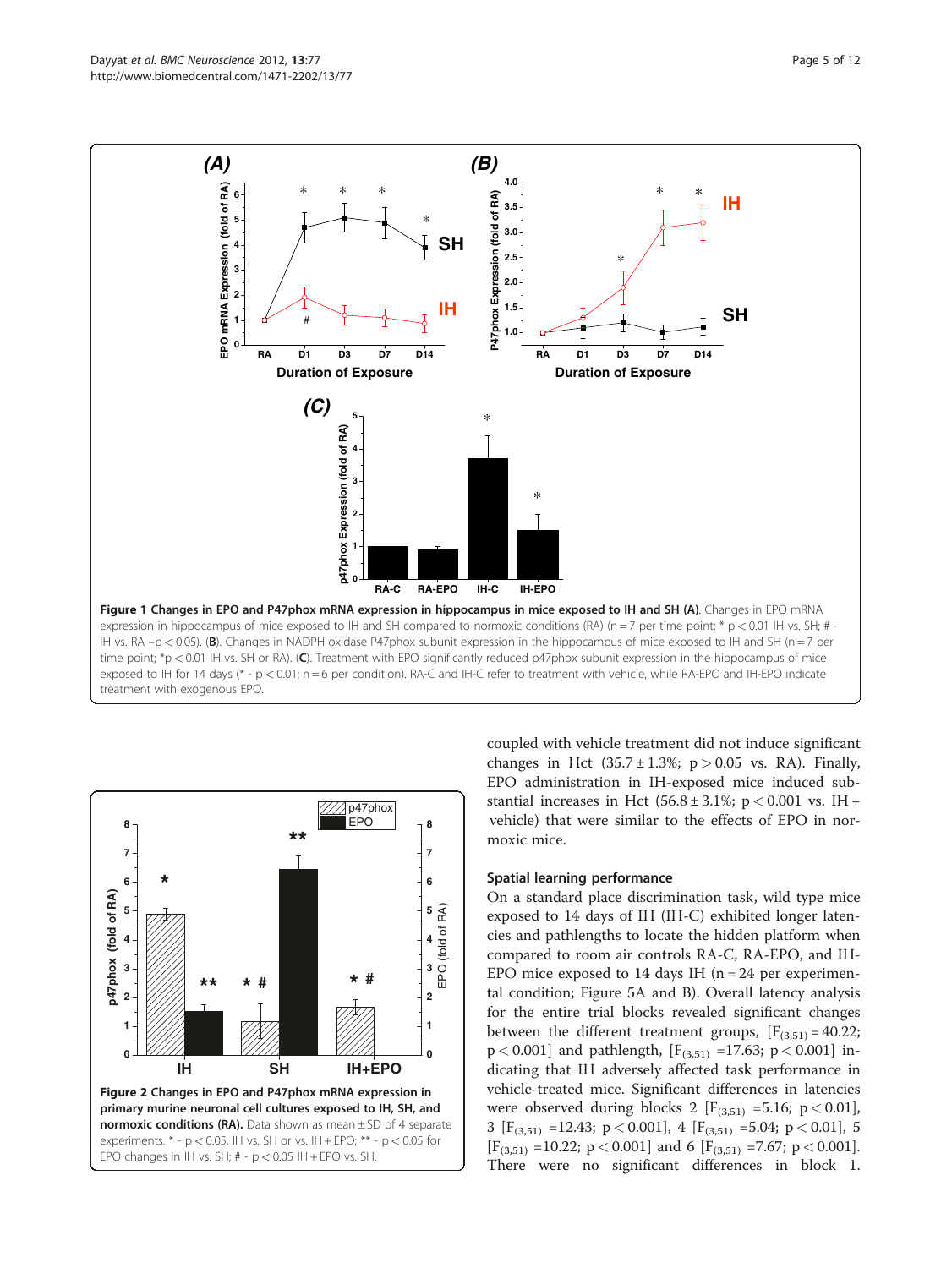<span id="page-5-0"></span>

Repeated measures ANOVA revealed significant differences in pathlengths during blocks 3  $[F<sub>(3,51)</sub> = 7.25;$  $p < 0.001$ ], 4 [F<sub>(3,51)</sub> =6.46;  $p < 0.001$ ], 5 [F<sub>(3,51)</sub> =6.58;  $p < 0.001$ ] and 6 [F<sub>(3,51)</sub> = 5.04;  $p < 0.02$ ], with no significant differences in blocks 1 and 2. There were no significant differences in swim speed in these mice. In the probe-trial test, one-way ANOVA revealed a significant effect of treatment [IH vs. RA:  $F_{(3,51)} = 15.27$ ; p < 0.001]. The magnitude of impairment was greatest in IH-C (Figure [5C](#page-6-0)). Of note, identical training paradigms in SHexposed mice revealed no differences in task-acquisition performance when compared to RA-C, RA-EPO, and IH-EPO mice (data not shown). In the reference memory tests, IH-C mice exhibited significant deficits in memory retention in both latency  $[F_{(3,51)} = 24.47; p < 0.001]$  and pathlength  $[F_{(3,51)} = 19.28; p < 0.001]$ . However, the IH-EPO mice performed similar to RA-C (Figure [6](#page-7-0)).

Repeated measures MANOVA with latency, groups and conditions  $[F_{(3,51)} = 108.4; p < 0.001]$ ; revealed that RA-C, RA-EPO, and IH-EPO treated mice as well as SH-exposed mice required significantly less time than IH-C to find the hidden platform in a Morris water maze (Figure [5](#page-6-0)); Repeated measures MANOVA with pathlength, groups and conditions  $[F_{(3,51)} = 42.9; p < 0.001]$ ; indicated that as the training progressed the RA-C, RA-EPO, SH, and IH-EPO treated mice could reach the hidden platform and covered the shortest distance when compared to the distance covered by IH-C in the Morris water maze

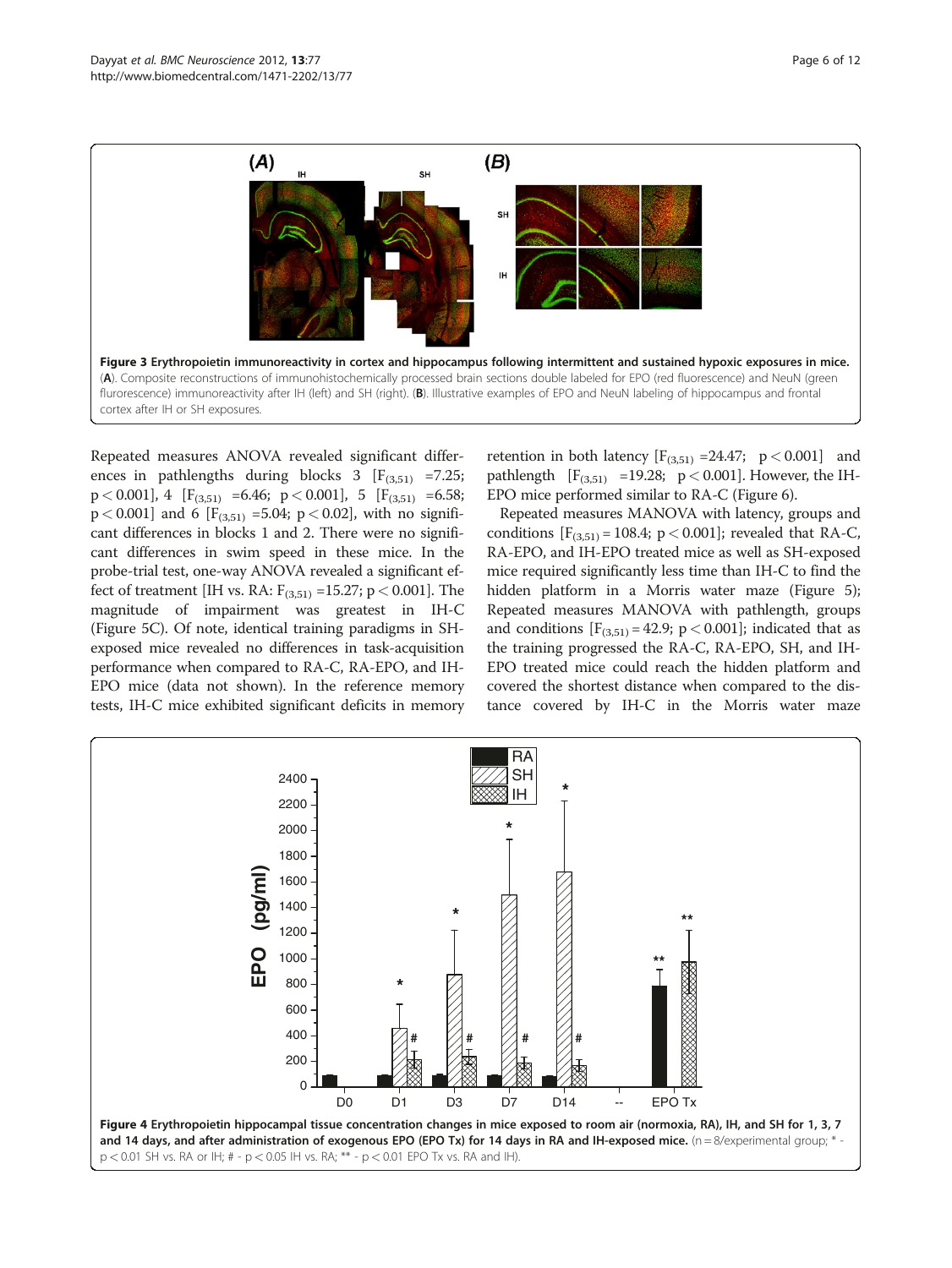(Figure 5). In addition, repeated measures MANOVA with swim speed, groups and conditions on the swim speed showed no significant differences between the groups and treatments (Figure 5).

#### Elevated plus maze and forced swim test

IH-C mice, but not IH-EPO mice, showed significant differences in the percentage of time spent in the open arm  $[F_{(1,48)} = 78.21; p < 0.001]$  and in the number of entries into the closed arm  $[F_{(1,48)} = 22.67; p < 0.001]$  (Figure [7](#page-7-0)). The results of the elevated plus maze showed that IH-C spent significantly less time in the open arms (Figure 5; group effect,  $[F_{(1,48)} = 22.54; p < 0.001]$  and significantly more time in the center area (Figure 5; group effect, [F

 $(1,48) = 32.66$ ; p < 0.001]). The number of entries into the closed arms was significantly increased (Figure [7;](#page-7-0) condition effect,  $[F_{(1,48)} = 17.44; p < 0.001]$ ). Although, the percentage of time spent in the open arm is commonly used as a measure of anxiety, we should also point out that the time spent on the center platform of the maze and the closed arm entries also reflect anxiety-like behaviors in mice. Similarly, the overall time spent in immobility in the forced swim test was significantly higher in IH-C treated mice, while IH-EPO mice were indistinguishable from normoxic controls (Figure [8\)](#page-8-0).

#### 8-OHDG levels and lipid peroxidation

The levels of 8-OHDG in homogenates of cerebral cortex (data not shown) and the hippocampus were

<span id="page-6-0"></span>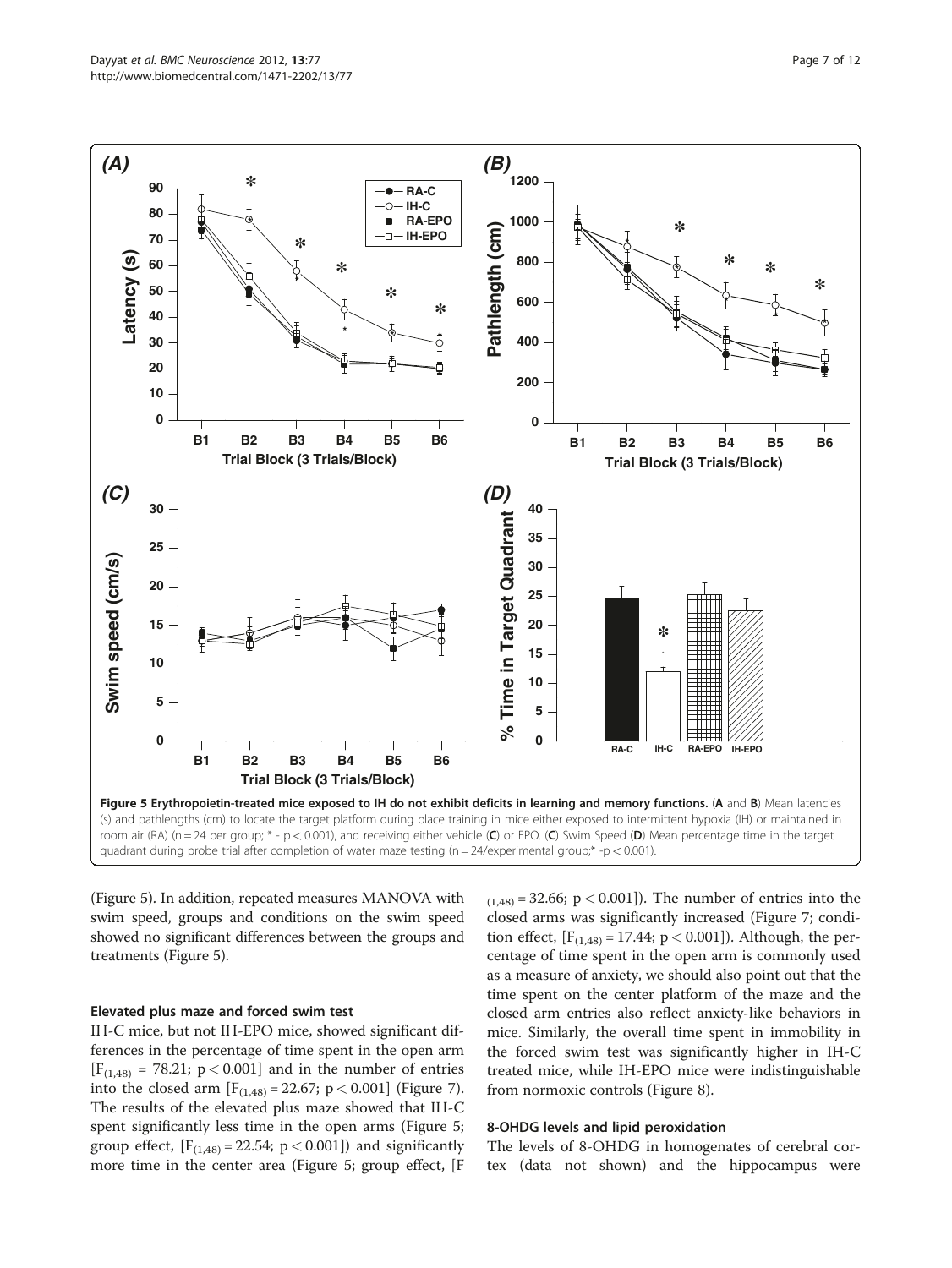

<span id="page-7-0"></span>



 $p < 0.001$ ).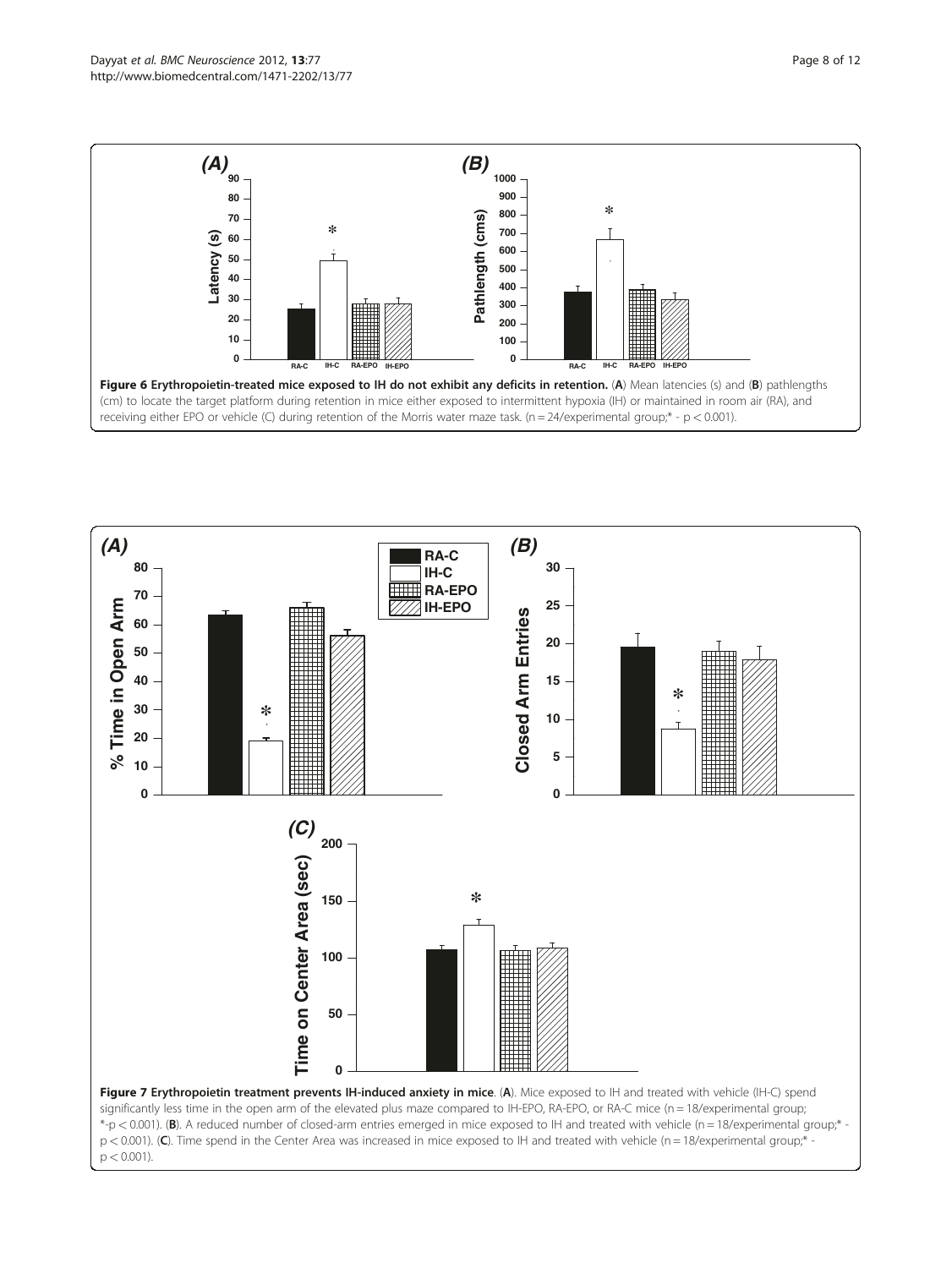significantly higher in IH-C mice  $[F_{(1,32)} = 44.72;$  $p < 0.01$ ] and  $[F_{(1,32)} = 31.64; p < 0.0001]$  respectively; when compared to all other groups (Figure 9A). However there were no significant differences in the levels of 8-OHDG in cortex of IH-EPO when compared to either RA-C or RA-EPO controls.

Figure 9B shows MDA concentrations in homogenates of cerebral cortex from all treatment groups. A significant increase in MDA levels was observed in IH-C mice  $[F_{(1,32)} = 22.41; p < 0.001]$  in the cortex and [F  $(1,32) = 69.13$ ;  $p < 0.01$ ] in the hippocampus when compared to all other groups.

#### **Discussion**

OSA is a highly prevalent clinical condition across the lifespan that imposes important adverse neurobehavioral

consequences. The neurocognitive and behavioral morbidity that frequently accompanies this disease stems, at least in part, from pathological inflammatory and oxidative stress processes recruited by the intermittent hypoxia that characterizes OSA [\[9,32](#page-10-0)]. Indeed, chronic IH has been shown to induce increased cellular levels of ROS that contribute to end-organ injury, including the CNS, a finding that is not present in SH of similar magnitude [[3](#page-10-0)]. In the present study, we provide evidence that in contrast with SH exposures, episodic hypoxic events elicit only a shortlived increase in EPO expression in the brain, and conversely induce marked increases in the expression of NADPH oxidase that are absent following SH. Taken together these findings point to an imbalance between injury and defense mechanisms that is tilted towards generation of end-organ damage and dysfunction in IH. However, when EPO treatment was administered, marked reductions in lipid peroxidation and DNA oxidative damage emerged, even during IH. Consequently, cognitive and behavioral deficits associated with IH were markedly attenuated by EPO administration, suggesting that harnessing of the EPO pathway response will afford neuronal protection against the oxidative and inflammatory processes elicited by IH during sleep.

The increased expression of NADPH oxidase during IH was anticipated, and confirms previous work by Zhan and colleagues [\[33\]](#page-10-0) and our recent work [[10](#page-10-0)], showing that NADPH oxidase null mice are protected from IH-induced cognitive deficits. Of note, other ROS-generating pathways are putatively implicated in the cognitive and behavioral deficits associated with IH exposures, and reductions in oxidative stress and inflammatory signaling cascades through pharmacological interventions, and through attenuation of oxidative stress via targeted genetic manipulations of several identified target genes will all reduce or abrogate CNS dysfunction [\[3,9,12,13](#page-10-0),[15,34\]](#page-10-0).

Depression and anxiety symptoms are frequent in OSA patients [\[35\]](#page-10-0). The elevated plus-maze is the most



<span id="page-8-0"></span>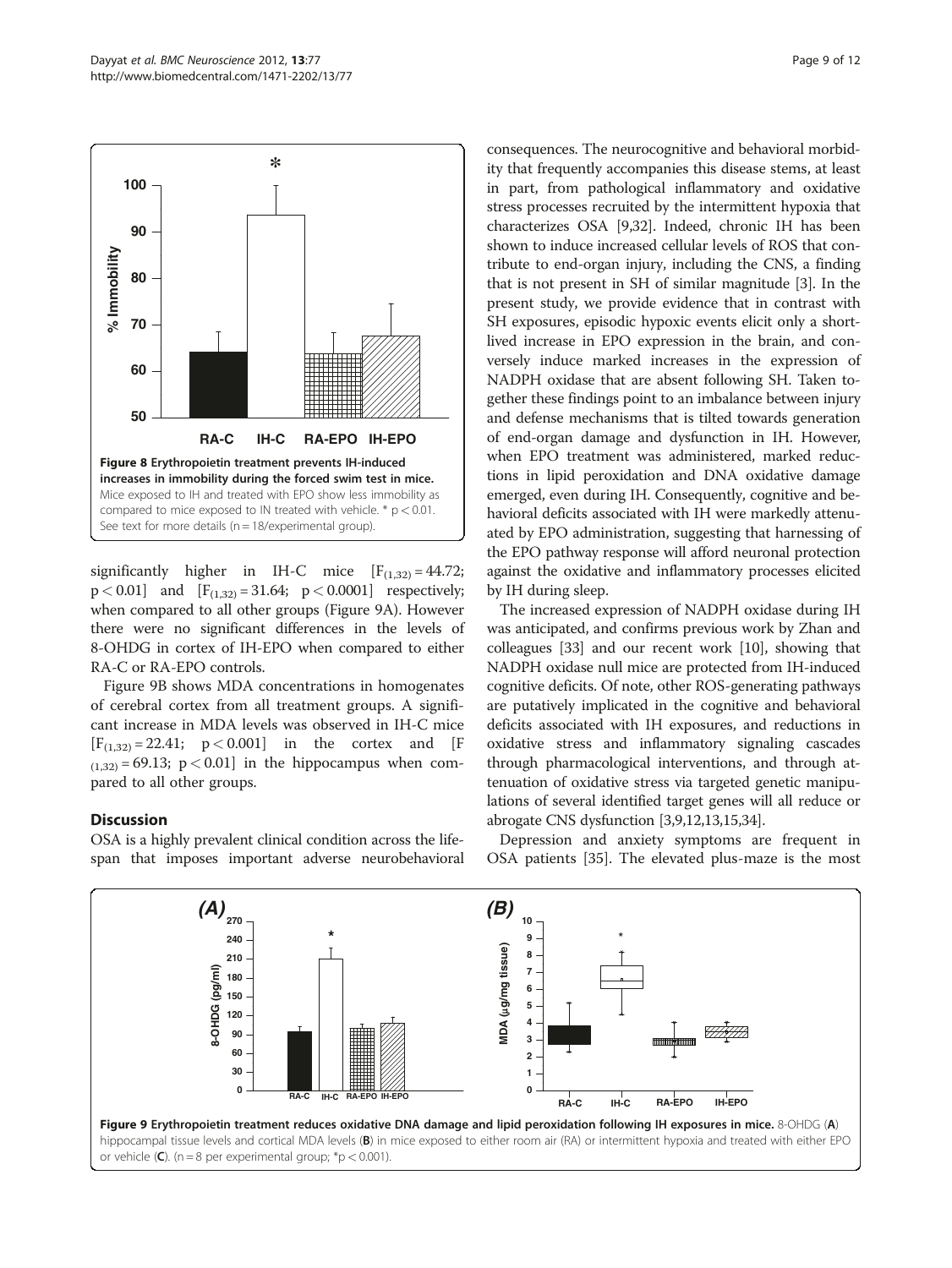frequently utilized animal model for assessing anxietylike behaviors [[27\]](#page-10-0), and provides the setting for a conflict between two innate rodent behaviors, namely avoidance of open space exposures and the tendency to explore novel environments [[36\]](#page-10-0). Our current findings show that IH modified anxiety-like behavior in vehicle-treated mice exposed to IH, and that such changes in elevated maze performance disappeared upon administration of EPO, suggesting that regions underlying these behavioral responses are susceptible to IH, and the associated oxidant stress. Of note, a palliative effect on neuronal viability has been reported for apocynin, a putative NADPH oxidase antagonist in animals exposed to IH [[37\]](#page-10-0). In this context, it is worthwhile to emphasize that there are multiple possible sources for oxidative stress in the context of IH [\[32\]](#page-10-0), and it is therefore likely that such multiple sources may not only adversely affect cognitive function and EPO transcription in IH, but also that exogenous EPO administration may differentially influence the magnitude of oxidative stress in these various compartments. These issues will obviously have to await additional studies.

Considering the consensus view that assigns a coordinated role for a number of interrelated pathways, i.e., glutamate excitoxicity, oxidative stress, mitochondrial dysfunction, up-regulation of pro-inflammatory mediators, and altered regulation of pro- and anti-apoptotic gene cascades in the injurious processes associated with IH in the CNS [[7,38\]](#page-10-0), the protective role of EPO appears to be well justified by the previous evidence indicating that EPO is indeed operative in many of these pathways. EPO is a typical HIF-1α-dependent cytokine that has now conclusively been shown to be expressed and induced in both neuronal and glial cell populations [\[17](#page-10-0)]. In the last decade, multiple lines of evidence have shown that both endogenous and exogenous EPO has protective roles in CNS injury processes, such as ischemiareperfusion injury [[19,20,39](#page-10-0)-[44\]](#page-11-0). Although the presence of functional EPO receptors in neurons has been challenged [[45\]](#page-11-0), EPO selectively reduced inflammatory and oxidative stress processes associated with brain ischemia, and prevented neuronal apoptosis [[44\]](#page-11-0). Our current findings show that the modality of the hypoxic exposure is critically important for the induction of EPO expression, and that in contrast with SH, chronic IH does not result in increased EPO expression, despite similar oxyhemoglobin desaturation levels in the 2 conditions. In this context, we are unaware of specific comparisons between IH and SH and their effect on HIF-1α transcribed genes in the CNS. However, studies on other tissues such as endothelial cells [\[46](#page-11-0)], or perinatal adrenal chromaffin cells [\[38\]](#page-10-0), have yielded conflicting results. Indeed, either similar or divergent HIF-1α changes have been reported. Of note, we have recently shown that SH is

not accompanied by significant deficits on a spatial hippocampal task in rats [[3,11\]](#page-10-0), and our findings in the current study extend these observations to mice. Accordingly, systemic treatment with rhEPO, which has been shown to cross the blood brain barrier [\[22,23](#page-10-0)], conferred a protective effect again IH-induced oxidative stress, and prevented the cognitive and behavioral deficits associated with IH. Notwithstanding, it is possible that EPO-mediated beneficial effects may be also related to changes in angiogenesis and the cerebral microvasculature [[47,48\]](#page-11-0). Indeed, evidence in children would support this assumption whereby changes in blood flow and endothelial function have been linked to cognitive function in children with sleep apnea [\[49,50](#page-11-0)].

#### Conclusions

In summary, we have shown that prolonged SH, but not IH, induces the expression of EPO in the CNS, and the reciprocal effect occurs in the expression of NADPH oxidase during these 2 hypoxic exposures. Furthermore, we have shown that exogenous administration of EPO during the course of IH exposures mitigates the cellular oxidative stress damage and consequent behavioral impairments associated with this murine model of OSA. Although a direct mechanistic pathway can be definitively established between EPO and NADPH oxidase in the context of hypoxia-induced CNS susceptibility, this study suggests that efforts aiming to increase either EPO expression or the activation of EPO receptors in the CNS may be a promising target for OSA treatment, especially in stopping the progression, and potentially reversing the well known OSA-associated cognitive and behavioral morbidities.

#### Competing interests

The authors declare that they have no competing interests.

#### Acknowledgments

We are grateful to Yu Cheng for her technical assistance with behavioral testing and to Kenneth R Brittian for his contributions during immunohistochemistry procedures.

#### Financial support

This study was supported by National Institutes of Health grant HL-086662.

#### Author details

<sup>1</sup>Department of Pediatrics, Pritzker School of Medicine, Comer Children's Hospital, The University of Chicago, 5721 S. Maryland Avenue, Suite K-160, Chicago, IL MC 8000, USA. <sup>2</sup> Biomolecular Science Center, Burnett College of Biomedical Sciences, University of Central Florida, Orlando, FL, USA.

#### Authors' contributions

ED and SW carried out the majority of the experiments, JZC performed immunohistochemistry imaging experiments, YW participated in study design and troubleshooting of some of the technical aspects of the project as well as data analysis, and DG was responsible for the conceptual framework of the project and its funding, as well as data analysis and drafting of the manuscript. All authors read and approved the final manuscript.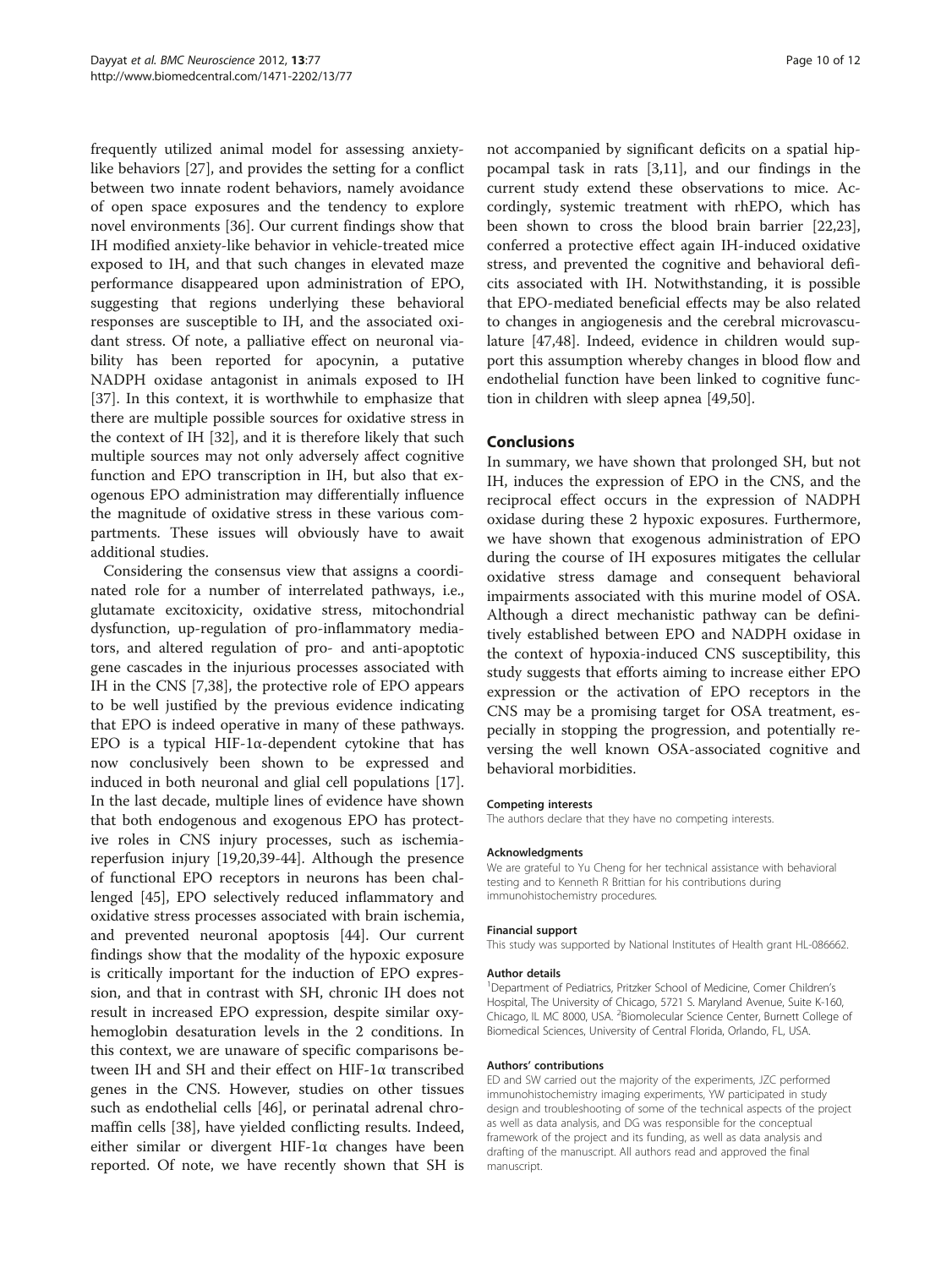<span id="page-10-0"></span>Received: 5 November 2011 Accepted: 18 June 2012 Published: 3 July 2012

#### References

- Bernaudin M, Bellail A, Marti HH, Yvon A, Vivien D, Duchatelle I, Mackenzie ET, Petit E: Neurons and astrocytes express EPO mRNA: oxygen-sensing mechanisms that involve the redox-state of the brain. Glia 2000, 30:271– 278.
- 2. Burckhardt IC, Gozal D, Dayyat E, Cheng Y, Li RC, Goldbart AD, Row BW: Green tea catechin polyphenols attenuate behavioral and oxidative responses to intermittent hypoxia. Am J Respir Crit Care Med 2008, 177:1135–1141.
- 3. Li RC, Guo SZ, Raccurt M, Moudilou E, Morel G, Brittian KR, Gozal D: Exogenous growth hormone attenuates cognitive deficits induced by intermittent hypoxia in rats. Neuroscience 2011, 196:237–250.
- 4. Canessa N, Castronovo V, Cappa SF, Aloia MS, Marelli S, Falini A, Alemanno F, Ferini-Strambi L: Obstructive sleep apnea: Brain structural changes and neurocognitive function before and after treatment. Am J Respir Crit Care Med 2011, 183:1419–1426.
- Macey PM, Henderson LA, Macey KE, Alger JR, Frysinger RC, Harper RM: Brain morphology associated with obstructive sleep apnea. Am J Respir Crit Care Med 2002, 166:1382–1387.
- 6. Goldbart AD, Row BW, Kheirandish L, Cheng Y, Brittian KR, Gozal D: High fat/refined carbohydrate diet enhances the susceptibility to spatial learning deficits in rats exposed to intermittent hypoxia. Brain Res 2006, 1090:190–196.
- 7. Gozal D, Daniel JM, Dohanich GP: Behavioral and anatomical correlates of chronic episodic hypoxia during sleep in the rat. J Neurosci 2001, 21:2442–2450.
- 8. Gozal D, McLaughlin Crabtree V, Sans Capdevila O, Witcher LA, Kheirandish-Gozal L: C reactive protein, obstructive sleep apnea, and cognitive dysfunction in school-aged children. Am J Respir Crit Care Med 2007, 176:188–193.
- Kheirandish L, Row BW, Li RC, Brittian KR, Gozal D: Apolipoprotein E deficient mice exhibit increased vulnerability to intermittent hypoxiainduced spatial learning deficits. Sleep 2005, 28:1412–1417.
- 10. Nair D, Dayyat EA, Zhang SXL, Wang Y, Gozal D: Intermittent hypoxiainduced cognitive deficits are mediated by NADPH oxidase activity. PLoS One 2011, 6(5):e19847.
- 11. Payne RS, Goldbart AD, Gozal D, Schurr A: Effect of intermittent hypoxia on long-term potentiation in rat hippocampal slices. Brain Res 2004, 1029:195–199.
- 12. Row BW, Liu R, Xu W, Kheirandish L, Gozal D: Intermittent hypoxia is associated with oxidative stress and spatial learning deficits in the rat. Am J Respir Crit Care Med 2003, 167:1548-53.
- 13. Row BW, Kheirandish L, Li RC, Hardie M, Bazan NG, Gozal D: Plateletactivating factor receptor deficient mice are protected from experimental sleep apnea-induced spatial learning deficits. J Neurochem 2004, 89:189–196.
- 14. Shan X, Chi L, Ke Y, Luo C, Qian SY, St Clair D, Gozal D, Liu R: Manganese superoxide dismutase protects mouse cortical neurons from chronic intermittent hypoxia-mediated oxidative damage. Neurobiol Dis 2007, 28 (2):206–215.
- 15. Xu W, Chi L, Row BW, Xu R, Ke Y, Xu B, Luo C, Kheirandish L, Gozal D, Liu R: Increased oxidative stress is associated with chronic intermittent hypoxia-mediated brain cortical neuronal cell apoptosis in a mouse model of sleep apnea. Neuroscience 2004, 126:313–323.
- 16. Jun J, Savransky V, Nanayakkara A, Bevans S, Li J, Smith PL, Polotsky VY: Intermittent hypoxia has organ-specific effects on oxidative stress. Am  $J$ Physiol Regul Integr Comp Physiol 2008, 295:R1274–R1281.
- 17. Marti HH, Wenger RH, Rivas LA, Straumann U, Digicaylioglu M, Henn V, Yonekawa Y, Bauer C, Gassmann M: Erythropoietin gene expression in human, monkey and murine brain. Eur J Neurosci 1996, 8:666-676.
- 18. Sakanaka M, Wen TC, Matsuda S, Masuda S, Morishita E, Nagao M, Sasaki R: In vivo evidence that erythropoietin protects neurons from ischemic damage. Proc Natl Acad Sci U S A 1998, 95:4635–4640.
- 19. Sanchez PE, Fares RP, Risso JJ, Bonnet C, Bouvard S, Le-Cavorsin M, Georges B, Moulin C, Belmeguenai A, Bodennec J, Morales A, Pequignot JM, Baulieu EE, Levine RA, Bezin L: Optimal neuroprotection by erythropoietin requires elevated expression of its receptor in neurons. Proc Natl Acad Sci USA 2009, 106:9848–9853.
- 20. Siren AL, Fratelli M, Brines M, Goemans C, Casagrande S, Lewczuk P, Keenan S, Gleier C, Pasquali C, Capobianco A, Mennini T, Heumann R, Cerami A, Ehrenheich H, Ghezzi P: Erythropoietin prevents neuronal apoptosis after cerebral ischemia and metabolic stress. Proc Natl Acad Sci U S A 2001, 98:4044–4049.
- 21. Montplaisir J, Bédard MA, Richer F, Rouleau I: Neurobehavioral manifestations in obstructive sleep apnea syndrome before and after treatment with continuous positive airway pressure. Sleep 1992, 15:S17–S19.
- 22. Banks WA, Jumbe NL, Farrell CL, Niehoff ML, Heatherington AC: Passage of erythropoietic agents across the blood–brain barrier: a comparison of human and murine erythropoietin and the analog darbepoetin alfa. Eur J Pharmacol 2004, 505:93–101.
- 23. Brines ML, Ghezzi P, Keenan S, Agnello D, de Lanerolle NC, Cerami C, Itri LM, Cerami A: Erythropoietin crosses the blood–brain barrier to protect against experimental brain injury. Proc Natl Acad Sci U S A 2000, 97:10526–10531.
- 24. Statler PA, McPherson RJ, Bauer LA, Kellert BA, Juul SE: Pharmacokinetics of high-dose recombinant erythropoietin in plasma and brain of neonatal rats. Pediatr Res 2007, 61:671–675.
- 25. Morris R: Developments of a water-maze procedure for studying spatial learning in the rat. J Neurosci Methods 1984, 11:47–60.
- 26. Gerlai R, Clayton NS: Analysing hippocampal function in transgenic mice: an ethological perspective. Trends Neurosci 1999, 22:47–51.
- 27. File SE: Behavioural detection of anxiolytic action. In Experimental Approaches to Anxiety and Depression. Edited by Elliot JM, Heal DJ, Marsden CA. New York: John Wiley & Sons; 1992:25–44.
- 28. Montgomery KC: The relation between fear induced by novel stimulation and exploratory behavior. J Comp Physiol Psychol 1955, 48:254–260.
- 29. Eckeli AL, Dach F, Rodrigues ALS: Acute treatment with GMP produces antidepressant-like effects in mice. NeuroRep 2000, 11:1839–1843.
- 30. Kaster MP, Raupp I, Binfaré RW, Andreatini R, Rodrigues SAC: Antidepressant-like effect of lamotrigine in the mouse forced swimming test: evidence for the involvement of noradrenergic system. Eur J Pharmacol 2007, 565:119–124.
- 31. Zomkowski AD, Hammes L, Lin J, Calixto JB, Santos AR, Rodrigues AL: Agmatine produces antidepressant-like effects in two models of depression in mice. Neuroreport 2002, 13:387–391.
- 32. Wang Y, Zhang SXL, Gozal D: Reactive oxygen species and the brain in sleep apnea. Respir Physiol Neurobiol 2010, 174:307–316.
- 33. Zhan G, Serrano F, Fenik P, Hsu R, Kong L, Pratico D, Klann E, Veasey SC: NADPH oxidase mediates hypersomnolence and brain oxidative injury in a murine model of sleep apnea. Am J Respir Crit Care Med 2005, 172:921–929.
- 34. Gozal D, Nair D, Goldbart AD: Physical activity attenuates intermittent hypoxia-induced spatial learning deficits and oxidative stress. Am J Respir Crit Care Med 2010, 182:104–112.
- 35. Akashiba T, Kawahara S, Akahoshi T: Relationship between quality of life and mood or depression in patients with severe obstructive sleep apnea syndrome. Chest 2002, 122:861-865.
- 36. Pellow S, Chopin P, File SE, Briley M: Validation of open-closed arm entries in an elevated plus-maze as a measure of anxiety in the rat. J Neurosci Methods 1985, 14:149–167.
- 37. Hui-guo L, Kui L, Yan-ning Z, Yong-jian X: Apocynin attenuates spatial learning deficits and oxidative responses to intermittent hypoxia. Sleep Med 2010, 11:205–212.
- Brown ST, Buttigieg J, Nurse CA: Divergent roles of reactive oxygen species in the responses of perinatal adrenal chromaffin cells to hypoxic challenges. Respir Physiol Neurobiol 2010, 174:252–258.
- 39. Iliana S, Yuneidys M, Jorge DG, Nelvis S, Janette C, Adriana M, Yanier N, Julio CG: Recombinant human erythropoietin as a neuroprotective therapy in brain ischemia. Pharmacol Online 2008, 25:223–229.
- 40. Sirén AL, Knerlich F, Poser W, Gleiter CH, Bruck W, Ehrenreich H: Erythropoietin and erythropoietin receptor in human ischemic/hypoxic brain. Acta Neuropathol 2001, 101:271–276.
- 41. Sirén AL, Radyushkin K, Boretius S, Kämmer D, Riechers CC, Natt O, Sargin D, Watanabe T, Sperling S, Michaelis T, Price J, Meyer B, Frahm J, Ehrenreich H: Global brain atrophy after unilateral parietal lesion and its prevention by erythropoietin. Brain 2006, 129:480–489.
- 42. Villa P, Bigini P, Mennini T, Agnello D, Laragione T, Cagnotto A, Viviani B, Marinovich M, Cerami A, Coleman TR, Brines M, Ghezzi P: Erythropoietin